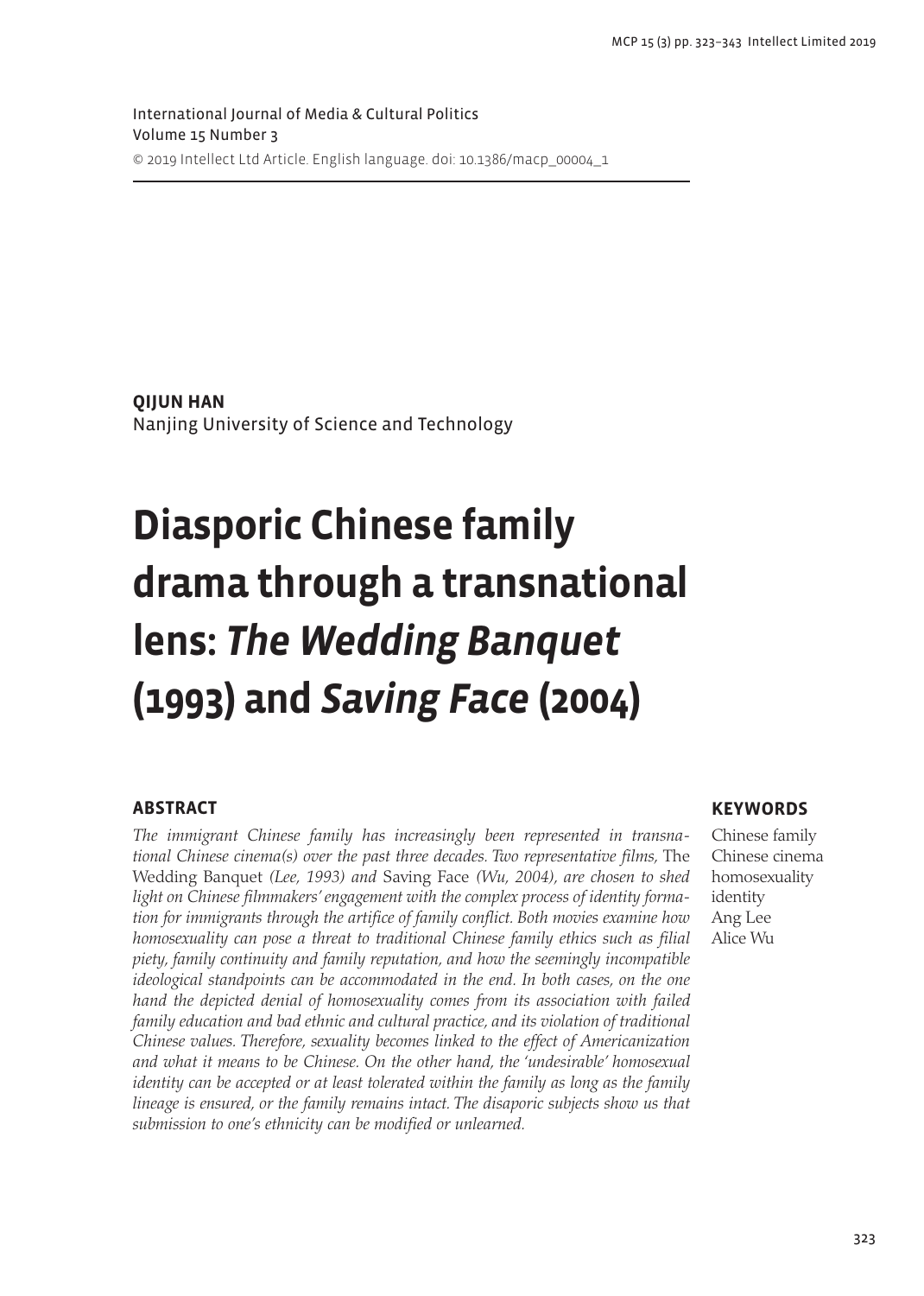The immigrant Chinese family has increasingly been represented in cinemas over the past three decades. Given that migration has led to significant changes in Chinese families, transnational Chinese films have focused on the changing family structure and destabilized family values, and the gender and generational relations within the family.

Paradoxically, the visibility of the Chinese American family is made evident by the underrepresentation of the Chinese family – or the stereotypical images of the Chinese in American films (Moy 1993; Xing 1998; Lee 1999; Chan 2009). This theme has been substantially explored by ethnic Chinese filmmakers. *Dim Sum: A Little Bit of Heart* (Wang, 1985), *Eat a Bowl of Tea* (Wang, 1989), *The Joy Luck Club* (Wang, 1993) and *A Thousand Years of Good Prayers* (Wang, 2007) brought Wayne Wang high acclaim. Ang Lee's 'Father knows best' trilogy, including transnational family tales *Pushing Hands* (Lee, 1991) and *The Wedding Banquet* (Lee, 1993), earned him international recognition. Other less well-known but no less important feature movies about Chinese American families include *A Great Wall* (Wang, 1986), *Two Lies* (Tom, 1990), *My American Grandson* (Hui, 1991), *My Mother Thought She Was Audrey Hepburn* (Jue, 1992), *My American Vacation* (Hsu, 1999), *The Guasha Treatment* (Zheng, 2001), *Red Doors* (Lee, 2005), *Saving Face* (Wu, 2005), *American Fusion* (Lin, 2005), *Americanese* (Byler, 2006), *Asian Stories* (Oda, 2006), *Ping Pong Playa* (Yu, 2007), *Children of Invention* (Chun, 2009) and *Baby Steps* (Cheng, 2015), to name but a few. There are also documentaries made to capture the life of the immigrant Chinese family, such as *Sewing Woman* (Dong, 1982), *Anatomy of a Springroll* (Kwan, 1994) and *Chinese Couplets* (Lowe, 2015).

Through the transnational Chinese filmmakers' lens, the family stories usually reveal the history and life experience of the Chinese in the United States, including life-long identity crisis, memories of traumatic life events, long-time exclusion and repressive and revitalizing forces of Chinese traditions. Therefore, the fictional families in the films open a window for us to study ethnicity, culture and identity. While on the one hand ethnic Chinese representation is characterized by boundaries that establish and define the Chinese American community against other communities, and thus are almost prescribed, on the other the representation of family life and structure of Chinese immigrants is multiple and fluid, as culture is unfixed and uncertain. A process of fixation and fluidity take place at the same time.

#### **FAMILY MATTERS IN DIASPORA**

The family has occupied and still occupies a central position in the Chinese society (Baker 1979; Giskin and Walsh 2001; Santos and Harrell 2017) as the Chinese family is not just a social unit, but represents a whole codified societal ideology. In the traditional Chinese world, nation and family were isomorphically structured and family was the 'smallest nation' (Han 2012). *Guojia*, the Chinese equivalent for English word 'state', consists of two components: *guo* represents nation or state, and *jia* means family. Thus, Chinese perceptions of family are to some extent beyond those individual units labelled as family.

The rapid increase in transnational mobility has greatly affected Chinese family life. Through migration, the displacement of cultural identity has influenced family structure and destabilized family values. Kinship is an issue of universal relevance and families across many different countries share common elements. Yet family structures, values and beliefs concerning marriage and family life are always culturally specific. In the context of transnational migration,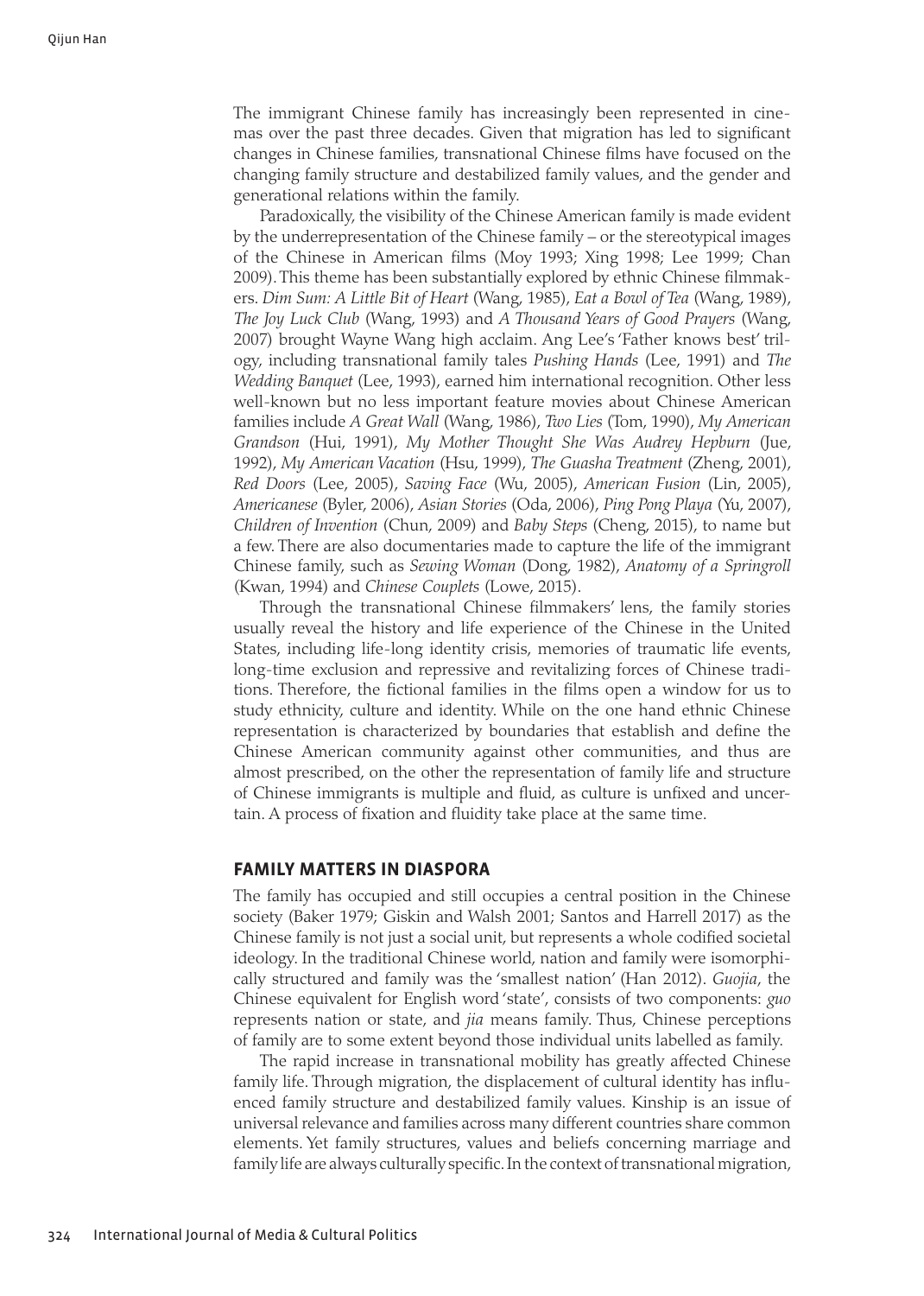families are transformed in more complex and unpredictable ways. To a certain extent, the diasporic Chinese family has become a dilemma: both the cultural symbol and solution, and oppression and liberation.

On the one hand, the Chinese immigrant family can be interpreted as 'the mediator' (Handel and Whitchurch 1972: 19), providing a platform to define and shape the identity of each family member. On the other, the displacement of cultural identity has correspondingly influenced the forms and structure of the Chinese immigrant family. In this respect, transnational Chinese films have depicted the Chinese immigrant family as the 'mediator' – family discursively constructs the identity of family members, and as the 'mediated' – the reconstructed identity of each member in turn reshapes family structure. A question therefore arises: what do cinematic representations of diasporic Chinese families contribute to our understanding of re-articulated Chinese cultural identity, and the survival and adaptation of Chinese culture in the form of the Chinese immigrant family?

To narrow the scope of discussion, I focus on two films: *The Wedding Banquet* and *Saving Face*. These two films are juxtaposed and studied because of their similarities: both films are made by Taiwanese-American filmmakers – Ang Lee as a second-generation male offspring of a conservative mainlander Taiwanese family and Alice Wu as a second-generation immigrant and a lesbian daughter in a Taiwanese American family; both films involve US film producers and aim at global audiences, screened at different international film festivals; each family is preoccupied with the conflict between homosexuality and family needs; and each family has a patriarchal father figure and a young woman coming from the outside serving as an instigator of conflict resolution.

In *The Wedding Banquet*, Mr and Mrs Gao (Sihung Lung, Ah-Lei Gua) are concerned about the marriage of their only son Wai Tung (Winston Chao). Yet Wai Tung has kept the secret from his parents that he is gay and has lived with his Caucasian lover Simon (Mitchell Lichtenstein) for five years in New York. To prevent his parents from trying to send him more potential bride candidates, at Simon's suggestion Wai Tung arranges a paper marriage with his tenant Wei Wei (May Chin). In return, Wei Wei would get her green card. However, Mr and Mrs Gao invite themselves over to get to know their daughter-in-law and are heavily disappointed when it turns out that Wai Tung has planned to get married at a sterile and unimpressive city hall. Interrupted by an old family friend Lao Chen, the simple wedding ceremony turns into a lavish wedding banquet. On the wedding night both Wei Wei and Wai Tung get drunk and end up having unprotected sex. This leads to Wei Wei's pregnancy and a subsequent family crisis. The family conflict is eventually resolved: while the parents get a baby to continue the Gao family, Simon also is secretly approved by Mr Gao as a homosexual 'daughter-in-law'.

The story of *Saving Face* spans three generations in a Chinese American family. While the young Chinese American surgeon Wil (Michelle Krusiec) lives in Manhattan, her mother Ma (Joan Chen) and grandparents live in Flushing, the second largest Chinatown in New York City. The plot interweaves and juxtaposes two important secrets. Ma, a 48-year-old widowed mother, is banished from the family when her father discovers that she is pregnant. Refusing to reveal the identity of the baby's father, Ma is forced to move to Manhattan to live with her daughter Wil, who at the same time also attempts to hide a secret from her mother. Wil is in love with the daughter of her boss at the hospital, the dancer Vivian (Lynn Chen). Whereas Ma is pressured by her father to marry Cho, a sweet but boring man, as a condition to be allowed to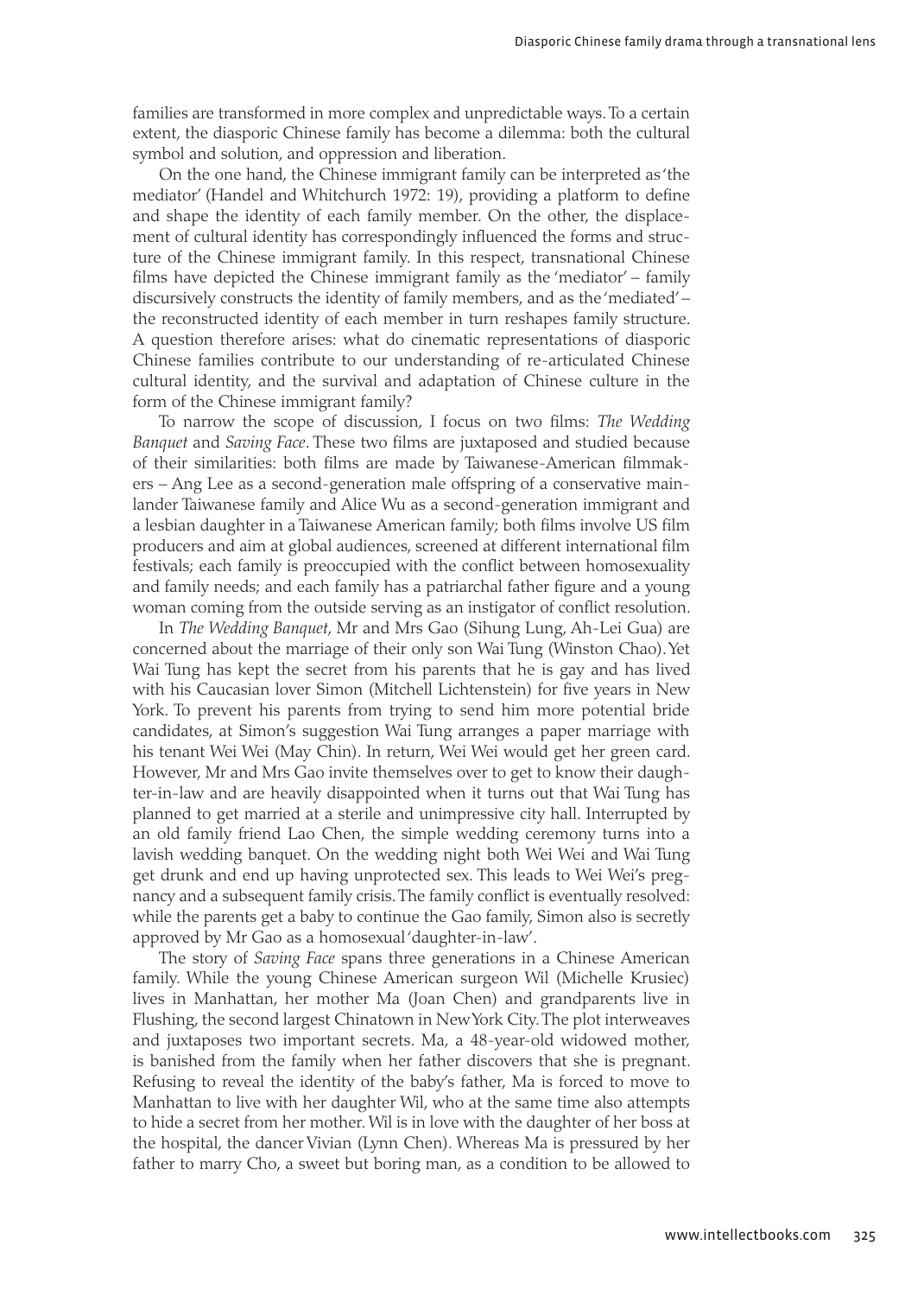return to Flushing, she pressures her daughter Wil to find a boyfriend, when in fact she already knows that Wil is a lesbian and that Vivian is her girlfriend. After several confrontations taking place within and outside the family, both Ma and Wil reconstruct their identities.

Before moving on to the detailed analysis of the cinematic construction of family conflict, and reestablishment of cultural identity, this article first turns to the discussion of 'transnational', since this term cannot be used uncritically and without qualification. Although various terms have been adopted elsewhere, including 'Chinese cinema', 'Chinese national cinema', 'Chineselanguage film', 'comparative Chinese cinemas', 'Sinophone cinema' and 'Huallywood', this article adopts the term 'transnational Chinese cinema(s)' (Lu 1997; Berry 2010) to encompass film-making activities that are located in various geographical regions but share cultural traits of 'Chineseness'. The concept serves as a useful research tool to provide insights into the importance of localized transnationalism and transnational locality in studying Chinesethemed movies or Chinese-language films.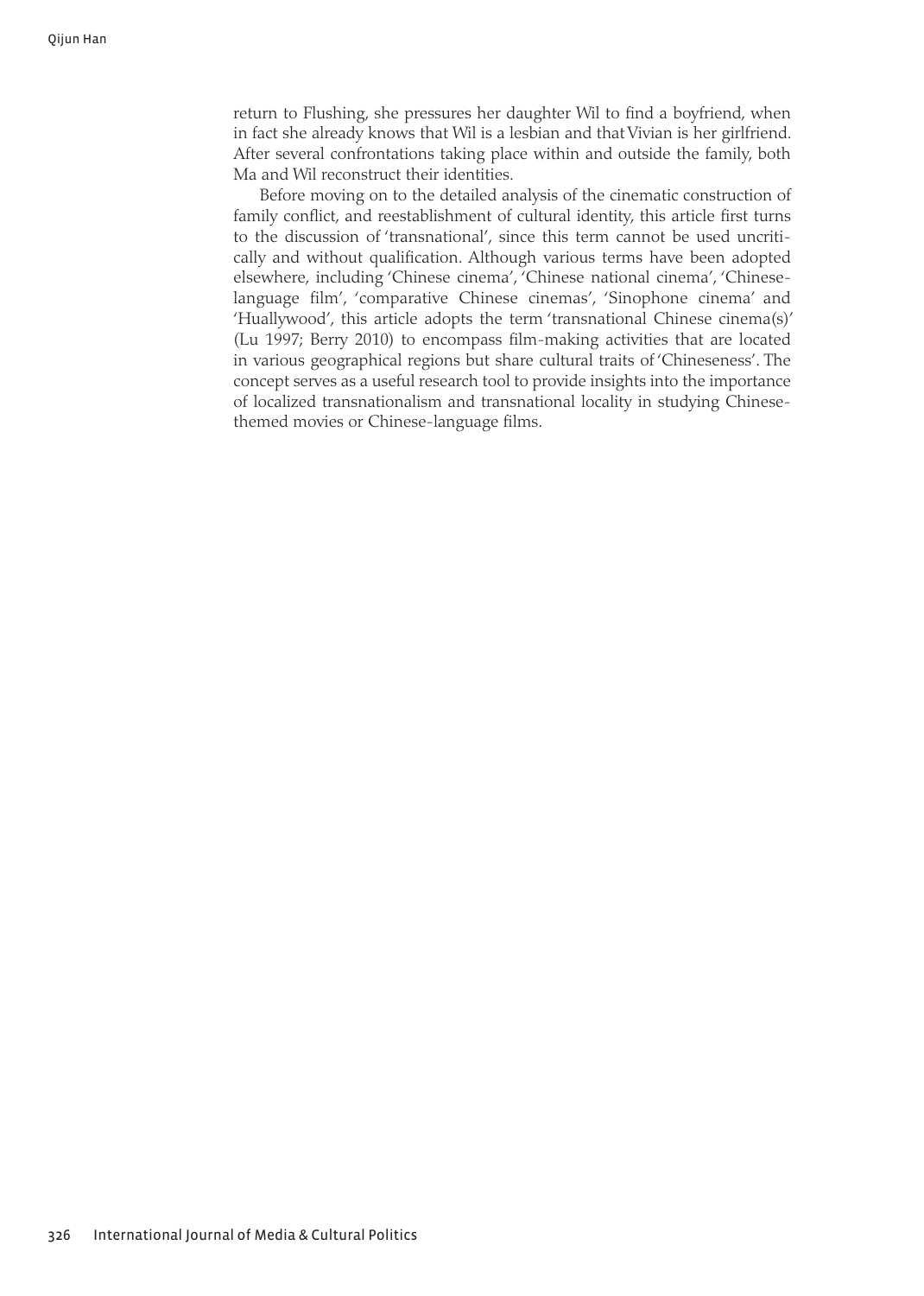Qijun Han

## **THE THREAT POSED BY HOMOSEXUALITY TO THE MODERN CHINESE FAMILY**

Although the more recent *Saving Face* has yet to generate much scholarship, the film *The Wedding Banquet* has been well studied (Ming and Fung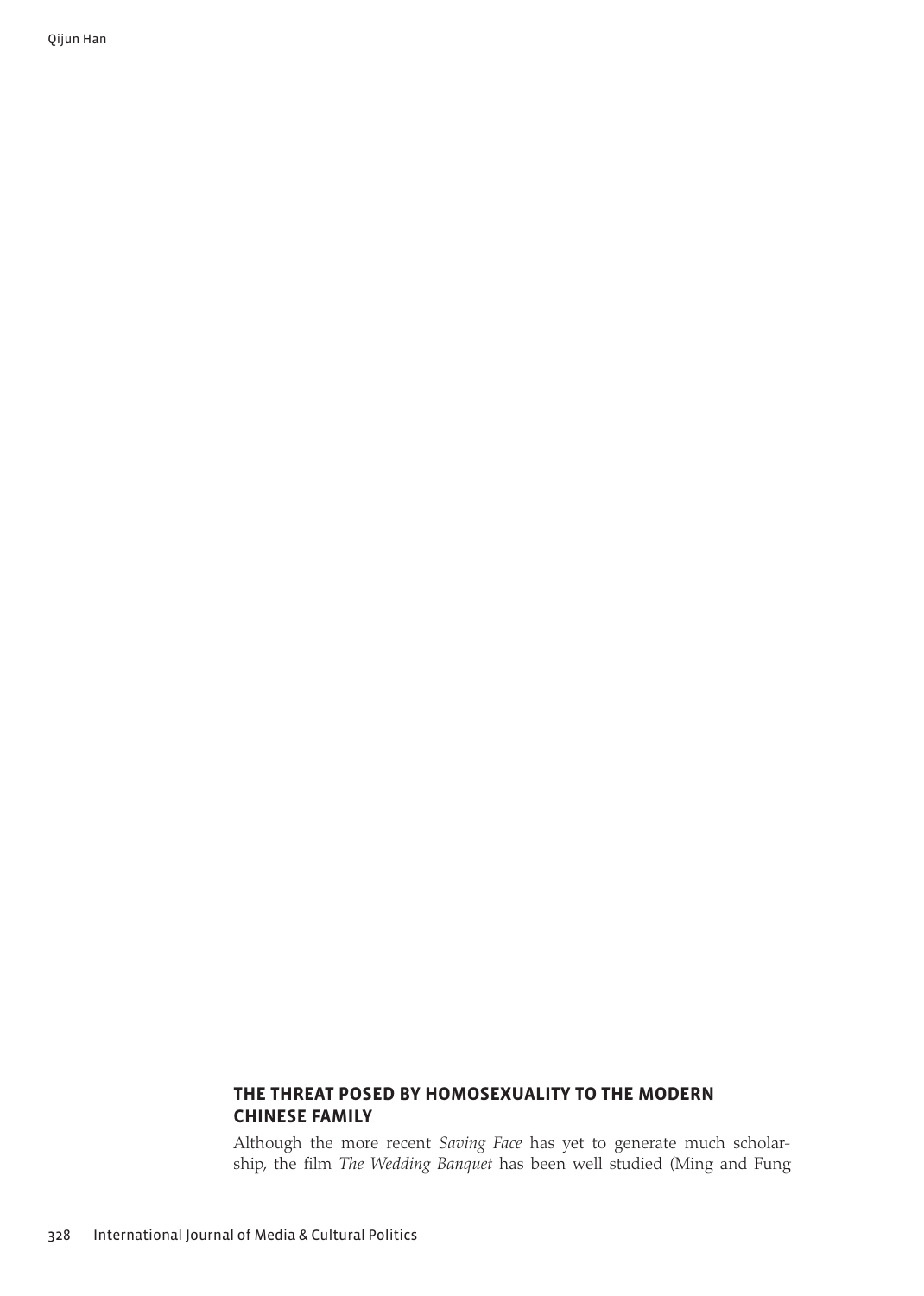1997; Shih 2000; Marchetti 2000; Berry 2003; Martin 2003; Kloet 2005; Lim 2006), especially with respect to its homosexual themes, since 'it is generally regarded as the first gay film in contemporary Chinese cinemas' (Lim 2006: 41). Homosexuality (accompanied by self-seeking and self-affirmation) and traditional Chinese family values and ethnic culture in diaspora provide melodramatic conflict in contemporary Chinese American families as depicted in the films. However, the flexibility of each family member in both films allows for a resolution of incompatibilities in homosexual and heterosexual practices, in turn giving room for individual expression while at the same time keeping the family intact. The Chinese family has generally been perceived as 'tradition in the face of modernity', and yet the cinematic construction of personal family stories enables us to see how the ideology of a seemingly static tradition can actually accommodate new social needs. It is against this background that I situate the discussion of the representation of homosexuality in these two films.

The ideal traditional Chinese family has been essentially patriarchal, patrilineal and patrilocal (Johnson 2009), with the key pillars being filial piety, which is commonly recognized as China's national essence. It focuses primarily on the indebtedness to parents and elders and the demand of filial obligations. It is considered that hierarchy and obedience play central roles within the codes of filial piety, which is a linchpin for familial and social order.

An interpretation of filial sensibility is related to a set of issues in contemporary society, for instance, transnational mobility, free love, sexual orientation or reproduction. As two informed expressions of filial respect, family continuity and family reputation are also important for understanding Chinese family ethics. Continuity, recognized in China as the primary goal of family, offers an apparently straightforward moral code. The children of any family bear filial responsibility for maintaining the family by producing more children after they have grown up. As Mencius, a close follower of Confucius, put it – *bu xiao you san, wu hou wei da* (Of the three unfilial acts, the worst is having no heir). In the pre-industrial period, it was even written into law. During the Ming and Qing dynasties, if a man had no male offspring he was urged to adopt a male heir of the same surname. According to law, adoption of an heir with a different surname was not allowed. Thus, the notion of family continuity is to ensure the prosperity and maintenance of the family.

A family's prosperity is then, to a degree, the measurement of family reputation – also called 'family face'. It is generally accepted among Chinese communities that family reputation occupies a central position in establishing family ethics. The family member is expected to perform his or her role properly to maintain the family reputation. As such, face-saving is important, and strongly monitored by the community.

Indeed, both family continuity and family reputation can be viewed as the extended meaning of filial piety. However, homosexuality poses a threat to these Chinese family values, deviating from the Confucian family norms, undermining family lineage and destroying family reputation. Therefore, homosexuality is almost consensually regarded as being 'undesirable', especially among the older generations concerned about family continuity.

However, upon looking more closely at scholarship on Chinese homosexuality, it is clear that it is not a contemporary phenomenon. Kang (2009) has summarized an extensive Chinese vocabulary describing male same-sex relations in China, suggestive of a long history. These terms include duanxiupi (the obsession with the cut sleeve), fentaozhihao (the love of sharing a peach),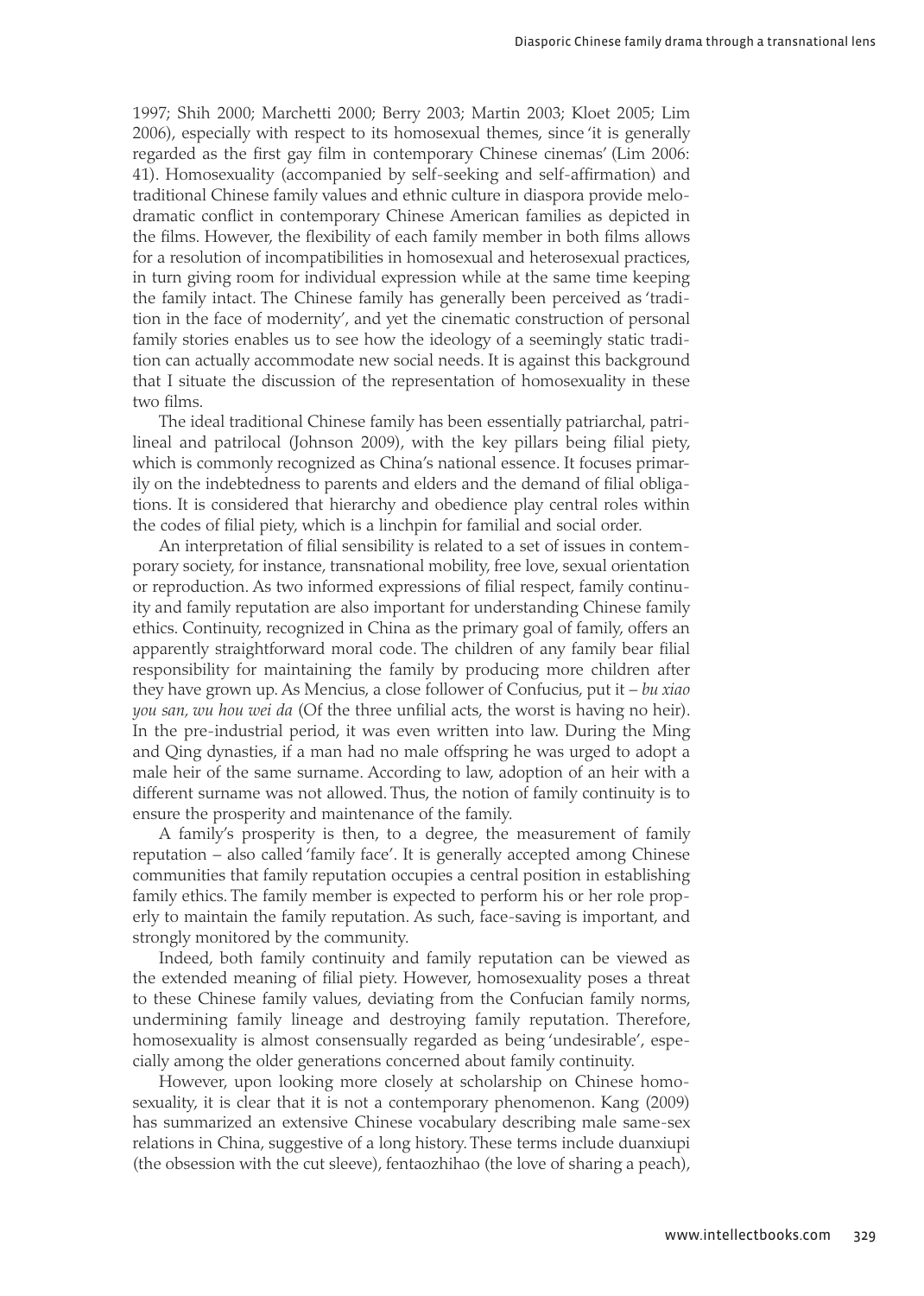Longyangjun (the name of a male favourite in history), nanchong (male favourite), nanse (male beauty), nanfeng (southern mode or male mode), xianggong (young gentlemen or Peking opera actors who play female roles working as male prostitutes), tuzi (rabbit), pijing (ass expert), renyao (freak, fairy, or human prodigy), jijian (buggery or sodomy), zouhanlu (to take the land route), houtinghua (flowers of the rear garden), jiangnan zuonü (to use/ view a man as a woman) and tongxing lian'ai (same-sex love or homosexuality). The equivalent term for lesbian love is 'mo jing', which means 'women mirror rubbing' (Sang 2003: 199). Despite the patriarchal and patrilineal structure of the Chinese family, the same-sex desire and marriage tried to find ways to eschew the conflict between homosexual relationships and bearing children to continue the family and maintain the family reputation.

In contemporary China, homosexuality and family continuity seem to be more at odds, as the polygamous marriage was abolished and monogamy had established itself as the dominant moral standard. The old sociocultural environment that allowed the coexistence of the homosexual relationships and the polygamous heterosexual marriage was eliminated, resulting in the disappearance of the traditional homosexuality paradigm. Whether the homosexual in China has now been more repressed and is circumscribed to a life of public invisibility and private shame, or whether homosexuality is a private or public issue is still up to debate, one cannot overlook the ongoing negotiation process between queer identity, activism and governmentality in China, as Bao (2018) has documented how the term tongzhi, which means 'comrade' in the communist dominant discourse, has become a popular term referring to gay people and sexual minorities more broadly.

Rather than a biological explanation, homosexuality is still commonly seen in China today to be a cultural phenomenon, imported from the West, even though there has been a well-established literature that shows a rather tolerant tradition for homosexual love between men in ancient China (Hinsch 1990). In the Chinese immigrant community in the United States, homosexuality is often portrayed as influences of western culture and a sign of the rejection of one's own ethnic culture in favour of acculturation to a more powerful 'white' culture (Chan 1989; Neil 2011; Ruan 2013). Homosexuality is generally considered to have elements of contagion that should be eradicated, or an abnormal behaviour that can be corrected, as it poses a threat to the modern Chinese family. In the face of two prominent issues – Chinese ethical values concerning marriage and procreation, and preserving ethnic Chinese culture in the context of immigration – transnational Chinese films fixate on the negotiation of Chinese family culture, and sexual, gender and ethnic identities.

Both Ang Lee and Alice Wu show the conflict and negotiation of Chinese family ethics and homosexual desires, namely, the family demands and the individual's needs. Interestingly, in both films the patriarchal family order seems to be secured, or supervised, to say the least, by the mother figure – Mrs. Gao in *The Wedding Banquet* and Ma in *Saving Face*.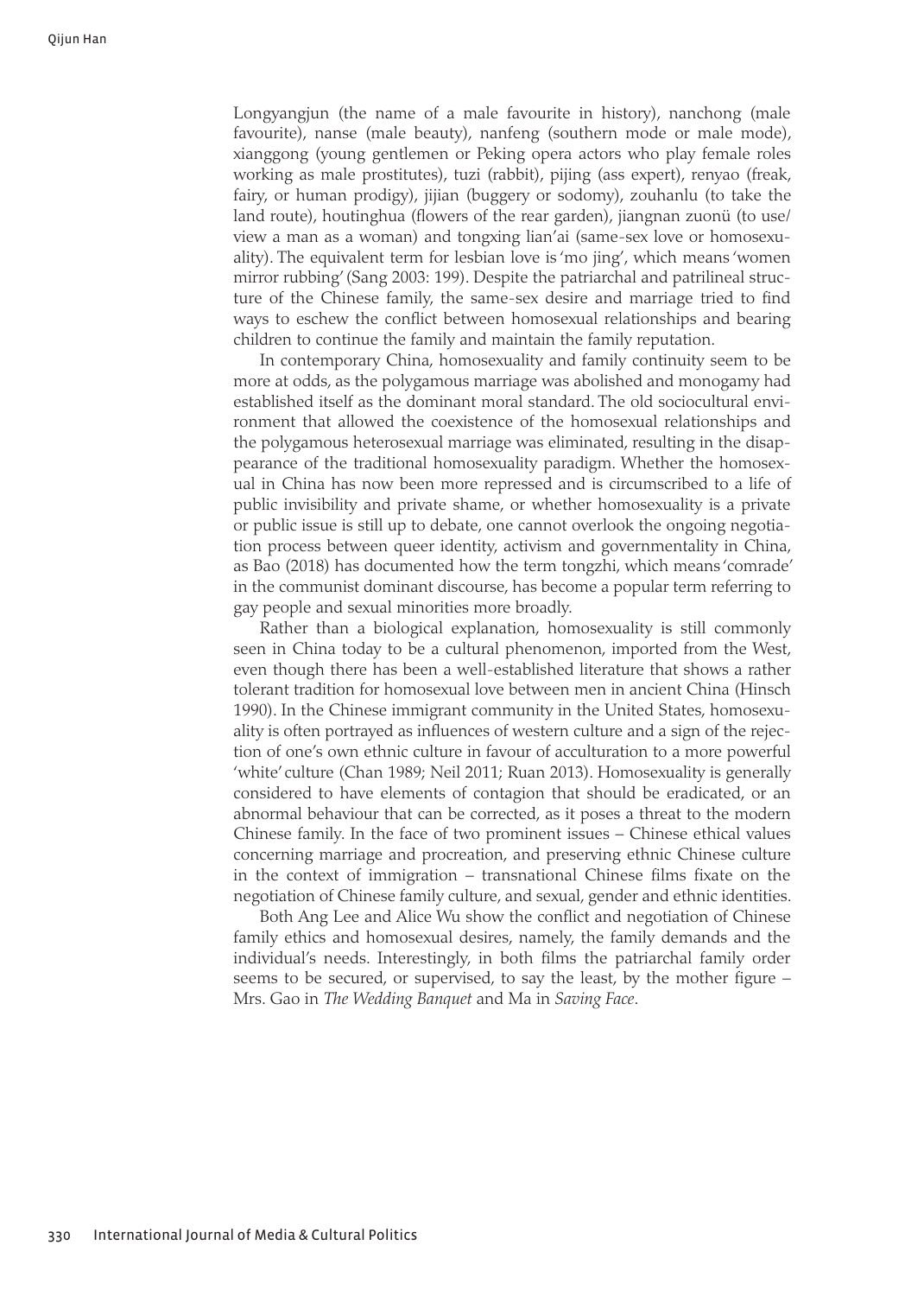Diasporic Chinese family drama through a transnational lens

In *Saving Face*, Wil's mother Ma appears to the audience as both victim and victimizer, and both liberal and traditional. As a middle-aged Chinese widow, Ma lives in a Chinese community in New York with her parents. Her father is a respectable scholar, a community leader and a devoted follower of traditional Chinese culture. As the emotional strictures imposed by ethnicity and family seem to be the least escapable ones, the figure of Ma in whom Wu places her vision for liberal change is often trapped. Having difficulty in reconciling her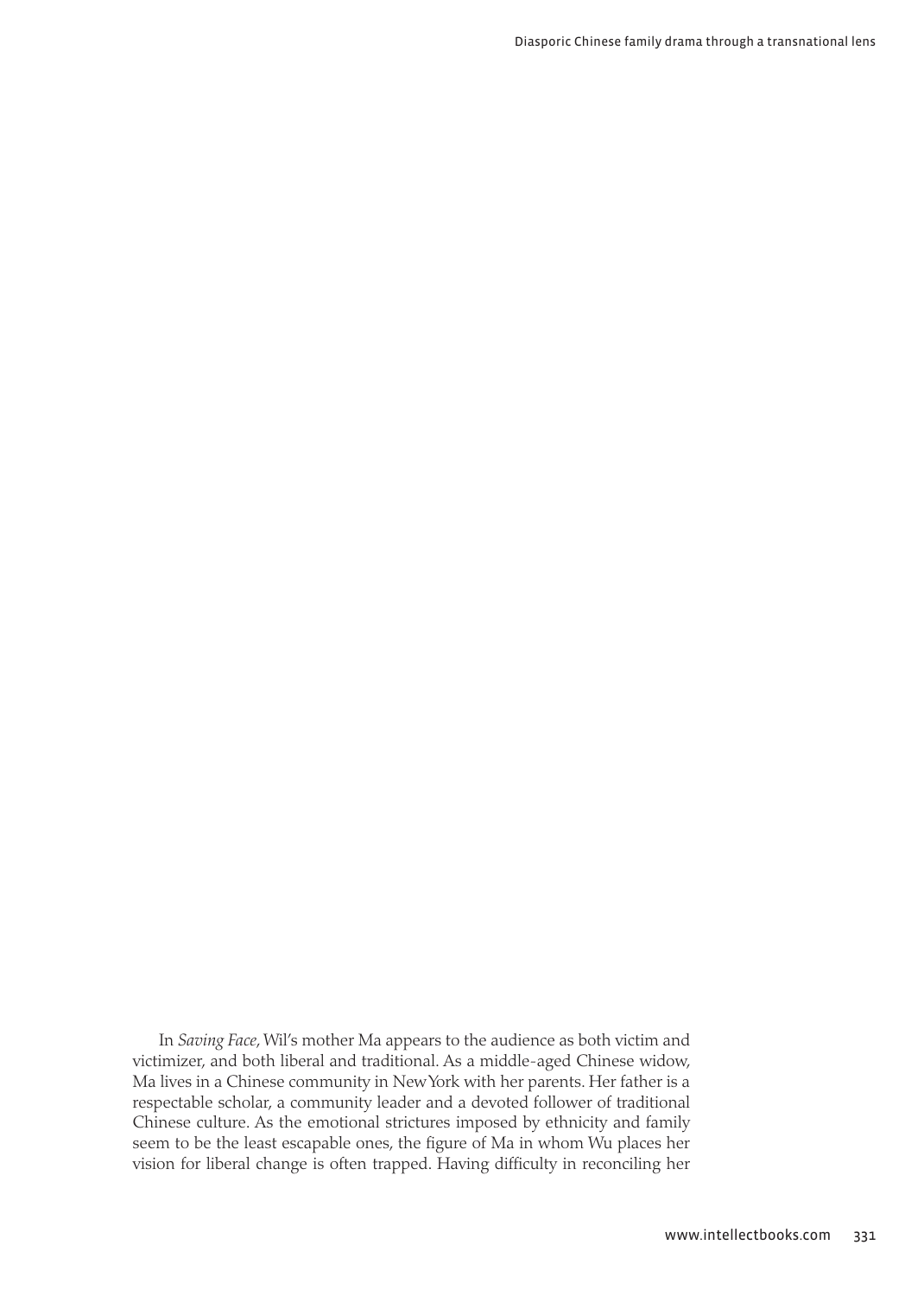own needs with family needs, she often resorts to exactly the same traditional Chinese cultural values from which she is trying to break free. Thus, in most cases Ma is presented as a typical Chinese daughter and mother. To please her father, she was forced to marry a man who she did not love, and has been a widow for many years. Like every other Chinese mother in the film, she is concerned about her daughter's clothes, friends and marriage, and frequently arranges dates for Wil.

Ma distrusts Vivian, Wil's secret lover, the family outsider. Even though Vivian is Chinese, her broken Mandarin does not bring her closer to Ma. When Wil brings Vivian over for dinner and tells Ma that Vivian is a dancer, Ma deliberately interprets it as 'wu nv' (a Chinese word referring to dancing girls, who in fact practice prostitution). Ma demeaning Vivian's profession epitomizes Vivian's exclusion. The interaction becomes more complicated when the camera captures Ma's look of embarrassment when asked by Vivian, 'How is your baby doing?' Ma strategically turns to Wil and pats her, 'My baby is fine, but she is too busy and I can barely see her'. For Ma, the pregnancy is still a family 'secret' that should not be shared with anyone outside the family, let alone discussed over dinner. When Ma realizes the extent of Vivian's relationship with Wil, she soon shifts the topic to Vivian's boyfriend, and tries to set up Vivian with Jay, Wil's black neighbour. In a way one can interpret Ma's behaviour as an attempt to exclude Vivian from Wil's life, so as to 'correct' her daughter's sexual orientation. Although Ma is aware that her daughter is a lesbian, she believes that homosexuality can be cured with proper family influence and surroundings.

Directly after her break-up with Vivian, Wil decides to disclose the 'secret'. She tells her mother that she loves her, but that she is also gay. In comparison with Mrs Gao's reaction, Ma appears to be rather calm, 'How can you say those two things at once? How can you tell me you love me, and then throw that in my face? I am not a bad mother. My daughter is not gay'. Yet there is a point of similarity between these two mothers' reactions: in both cases homosexuality is denied for its association with ethnic and cultural practice. According to Mrs. Gao's logic, her son was dating girls when he was in Taiwan, and so it must be Simon – the ethnic and cultural other – who has set a bad example. Ma's logic indicates that homosexuality aligns more with bad ideology, which discards her ethnic background and family education. Both mothers attribute homosexuality to the effect of Americanization.

At the same time, Ma is the object of blame from her father, coming from the same tradition she applies to her daughter. For Ma's father, Ma is 'the biggest disgrace, the ultimate shame', and 'no daughter has shamed her parents more' because of her scandalous pregnancy. Ma's refusal to reveal the identity of the baby's father makes her father furious. He yells at her, 'What have we done to deserve this? When I think of all we've sacrificed in the old country, to give you kids a better life in the new one. Had I known, I would have left you behind in the mainland'. Just as Ma's sorrow seems to result from heterosexual patriarchal culture, Wil too is victimized by a similar domination within Chinese family life. At a time when Ma feels the need to correct Wil's mistakes, she plays the maternal card and refers to Wil as the 'ungrateful' daughter. One can note the remarks made by Ma whenever she feels disrespected, 'who worked nights so you could eat? Who stayed in labor without painkillers, so you wouldn't turn dim-witted like your cousin Jimmy?'

The grandmother's death serves as a turning point in the film: it drives Ma to marry a man to fulfil her father's wish, and yet it also drives the mother and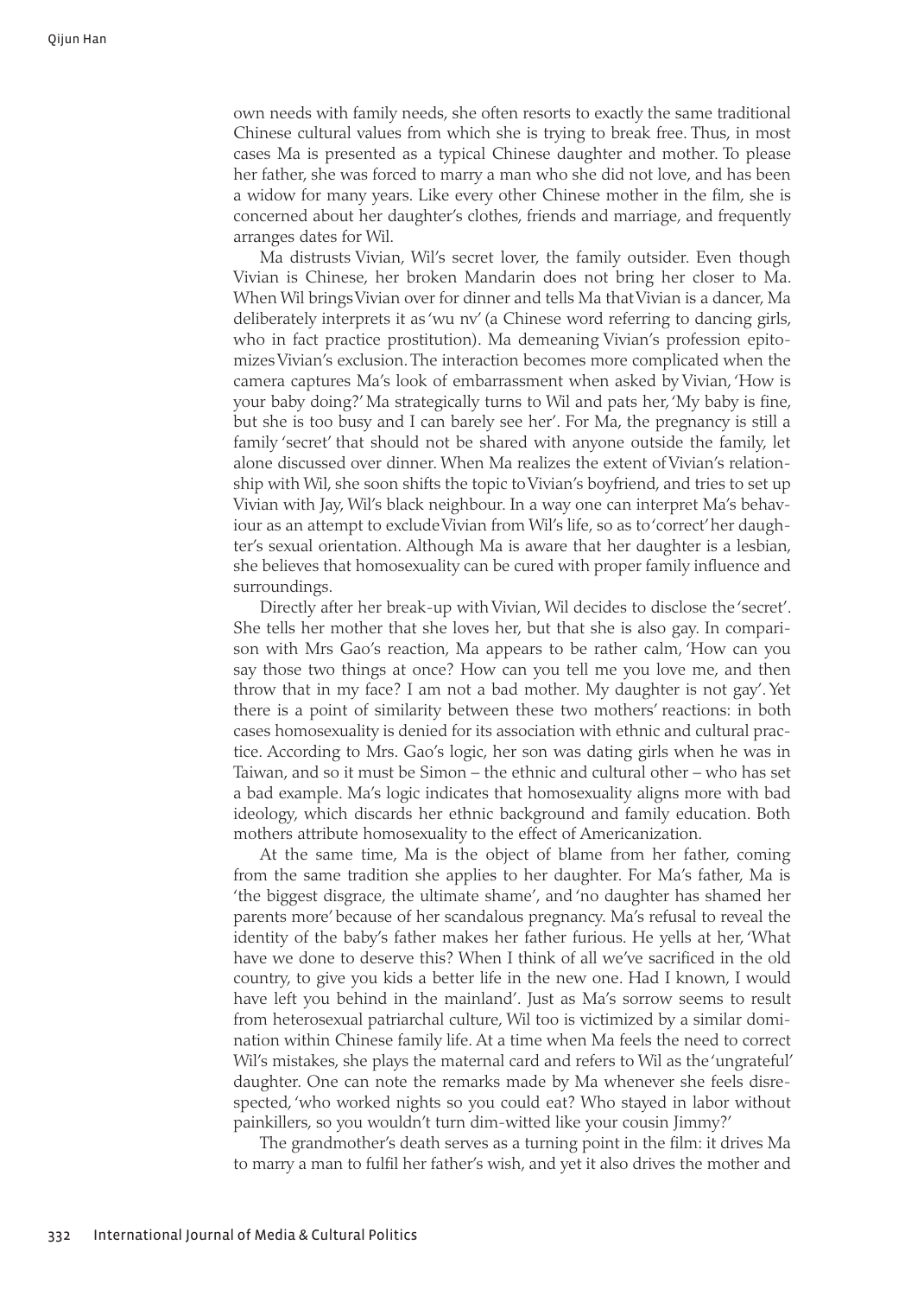daughter together, when the daughter shows up to interrupt the wedding, thereby saving Ma from an unwanted marriage. As a result, the wedding is stopped, the identity of Ma's secret lover is revealed, the guests are astonished and Ma runs away from the ceremony. It is the reconciliation of two selves inside Ma that turns her into a new woman, eventually serving to empower her daughter. It is not until she accompanies Vivian's mother to bring the separated lovers back together that she finally achieves her personal enlightenment and becomes a mother in a real sense. Thus, *Saving Face* places narrative emphasis on a journey from maternal loss to regaining maternal presence.

#### **THE PROGRESS OF SELF-IDENTIFICATION**

Sexual identity follows different trajectories through Wai Tung and Wil in *The Wedding Banquet* and *Saving Face*, explained by, first, the fact that the former is shot from a dominant male perspective while a female point of view is more privileged in *Saving Face*, and second, the juxtaposition of two different systems as being compatible in *The Wedding Banquet*, and an emergent liberal view as to what counts as a modern family in *Saving Face*.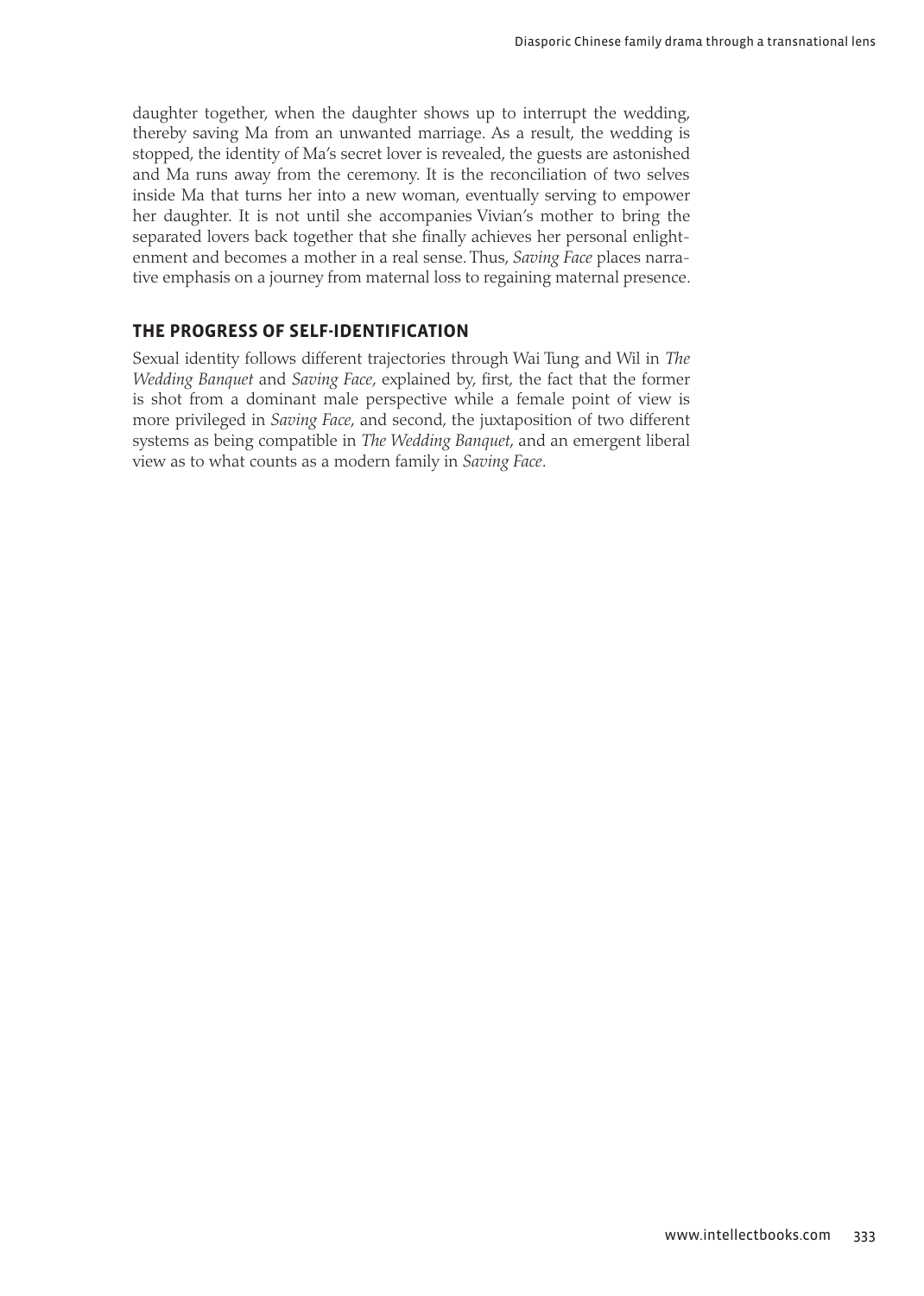While *The Wedding Banquet* is still told from the dominant male perspective, what is privileged in *Saving Face* is a female point of view. The male figures are mostly peripheral supporting cast. The mother–daughter relationship occupies a central role, as the film focuses on female protagonists and the changing female consciousness arising from their development. Identity appears to be an evolving process defined by one's relations with others.

The film narrative consistently points to the dilemma that Wil, as a lesbian Chinese woman, has to face. Wil's life is divided between her career as a promising Manhattan surgeon and her family living in Flushing. Before she becomes involved with Vivian, her life is punctuated with matchmaking dances set up by her mother. However, her life is abruptly changed after Ma shows up pregnant on her doorstep. Wil is forced to combine two very different worlds embodied by a Chinese mother who insists on her daughter's heterosexual marriage and by her Americanized lover who wants Wil to come out of the closet. Similar to *The Wedding Banquet*, where Lee arranges Wai Tung to marry a Chinese woman to satisfy his parents' needs, Wu explores lesbianism in *Saving Face* by depicting the closeted Wil as hiding behind her job and the occasional heterosexual date set up by her mother. In this way, Wil is able to keep her 'secret' from her mother. Nevertheless, Wil's sexual identity is progressively revealed in her relationship with Vivian.

Wil's reluctance to acknowledge her lesbian feelings and identity is made most visible by three scenes: the scene in which Vivian is teaching Wil 'how to fall without hurting yourself' set in Vivian's apartment, the park scene on Vivian's birthday and the airport departure scene.

In the first aforementioned scene, after Vivian demonstrates how to fall without hurting oneself, Wil is too awkward to practice. The angle of the camera places the two characters in the centre of the frame facing each other. While Vivian's body is rather relaxed and soft, Wil's appears to be stiff. With a medium shot, the film shows Vivian holding Wil's arms and opening them next to her sides. The following scene shows that Vivian leans forward and gets very close to Wil's body, and then suddenly Wil falls. Wil chooses to fall to reject the intense sexual attraction.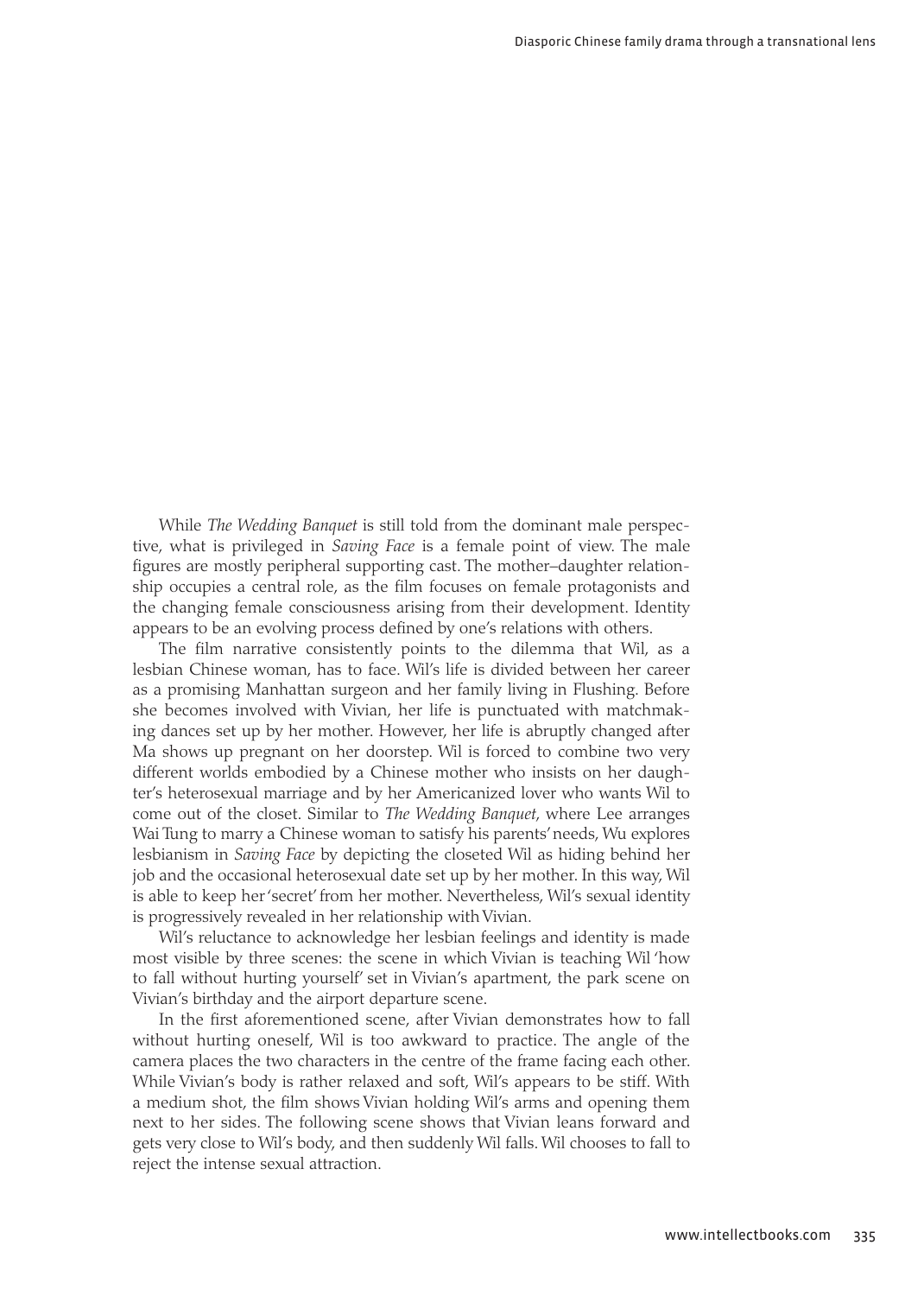On the day of Vivian's birthday, the protagonists are depicted meeting in the park and yet the fence separates their bodies. The camera captures them holding hands across the fence, and soon cuts to a shot of Wil taking her hand away after she is asked by Vivian to give her a birthday kiss. When Vivian asks Wil where she was last night, Wil's cell phone rings. The camera shows disappointment on Vivian's face and embarrassment on Wil's.

Following her mother Ma's suggestion, when Wil rushes to the airport to persuade Vivian not to go to Paris, Vivian says to Wil, 'You're too scared to look the world in the eye, and let it watch you fall in love. You're off and running without a fight'. Vivian's decision to leave Wil is visualized through a shot of her disappointed face upon seeing Wil's suggestive body movement – her lowering of her head as a reaction to her last request, 'Kiss me. Right here, in front of all these people'. What Vivian demands from Wil is a symbolic act of coming out of the closet, a self-acceptance and reaffirmation of her gay identity, and the integration of her private and public identities. Being subject to the public gaze, Wil's reaction has reinforced the closet.

Since *Saving Face* privileges the female voice to that of the male, male figures are therefore peripheral supporting cast. Accordingly, this article argues that the happy ending of the film – or the resolution of the family conflict – is made possible mostly through the ambivalence of the mother figure. The triangular relations among Wil, Ma and Vivian play a crucial role in the achievement of personhood and the empowerment of the female characters. The progressive liberating process of coming out of the closet embraced by Ma and Wil in the end also invokes cultural change in the Chinese American community.

#### **A GRADUAL AWAKENING OF FEMALE CONSCIOUSNESS IN**  *SAVING FACE*

Although Ma strives to be a good daughter and mother, she is not portrayed in traditional roles. On the contrary, she appears to be liberal and openly defies the norms set by the family and the community, given the fact that she is pregnant and decides to keep the baby without revealing the identity of the father. Ma's pregnancy not only functions as a dramatic element that destabilizes the conservative Chinese community but also makes the everyday mother–daughter interactions possible as it provides an ideal reason for her to move in with her daughter. Ma's autonomy over her own body is reflected, first, in her pregnancy, and second, in maximizing the range of options available to her, which enhances her bodily autonomy. Here I focus on one particular sequence.

Wu strategically arranges two thematically parallel stories: in the evening when Vivian takes Wil back to her apartment, Ma at the same time is also breaking free from sexual repression by committing a socially 'inappropriate' act of watching sexually explicit DVDs. To show two stories happening simultaneously, Wu alternates between the different locations: Wil and Vivian are shown together first in a clothing shop and then in Vivian's apartment; Ma is first placed in a street and later in Wil's apartment.

The camera cuts from Wil and Vivian to Ma, following her wandering in the street. The mother is eating chips and looking around. The camera offers a medium close-up of her face, suggestive of her curiosity about the world around her. Ma wanders into a video shop asking for Chinese movies. The camera focuses on Ma's eyes and follows her gaze around the DVD collection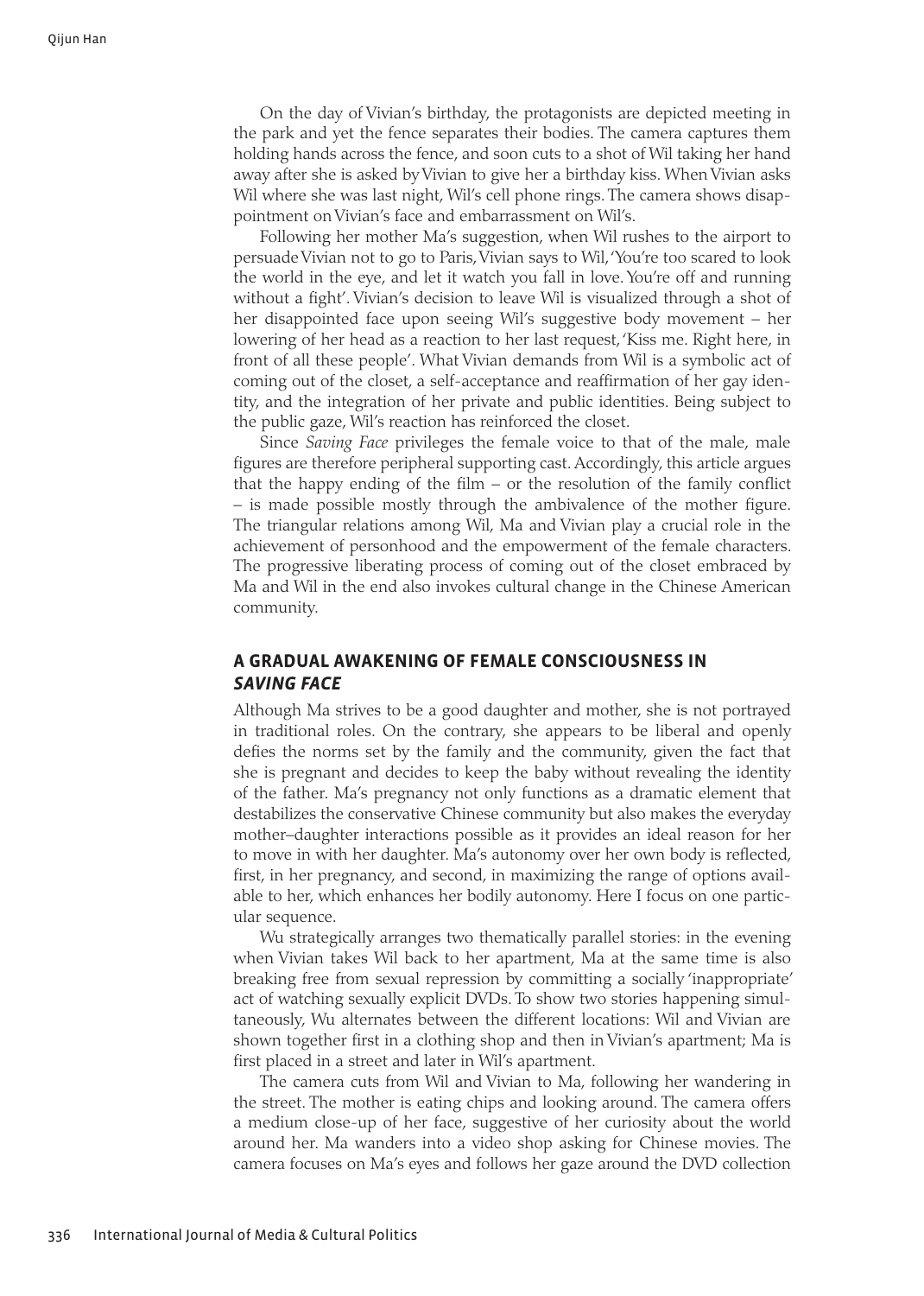on the shelf. What appear in the frame are *The Last Emperor* (in which Joan Chen was cast in a major role), *The Joy Luck Club* and some Asian porn films.

The interesting part begins when Ma stops in front of the porn movies: she looks first to the left and then to the right. After some hesitance, she disappears from the frame and appears again. Wu intercuts from close-up shots of Wil and Vivian kissing in Vivian's apartment to a long shot of Ma sitting on the couch watching television. The camera zooms in and focuses on Ma holding the cushion tightly. The director leaves the image that Ma is watching offscreen, and yet she keeps the diegetic sound, 'Who is your Asian daddy?' At this moment, the audience realizes that Ma has rented a pornographic film.

In her essay 'Film bodies: Gender, genre, and excess', Linda Williams categorizes porn, horror and melodrama as 'body genres'. As she suggests, the porn film strives to move the spectator to sexual arousal. As a result, the body of the spectator is caught up in mimicking the sensationally displayed bodies on the screen. In *Hard Core: Power, Pleasure and the Frenzy of the Visible*, Williams argues, 'pornography [has] long been a myth of sexual pleasure told from the point of view of men with the power to exploit and objectify the sexuality of women' (1990: 22). While porn is traditionally made for men and about women, women can also appropriate the dominant form of heterosexual pornography for their own readings. As McNair says, 'in the private worlds of fantasy and sexual relationships […] women have increasingly used pornography – subversively decoding male-orientated material on the one hand, consuming material produced by women for women on the other' (1996: 129). Therefore, by depicting Ma walking into the video shop under the male gaze, and watching sexual scenes in the movie that she rents, the film suggests that the mother has reclaimed autonomy over her own body.

The values that Ma embodies are socially constructed, but at the same time they are in constant negotiation and interaction by individual and group. Cultural life in the Chinese American community does not remain static; instead, it underlies a process of constant formation and change due to new cultural influences. To further illustrate this point, I compare the concluding sequence with a dance party sequence near the beginning of the film; both are taking place in the dance hall in the Chinese restaurant, consisting of almost the same group of people.

The first of the two selected sequences provides the site where Wil first meets Vivian, although later we learn that Vivian has remembered an encounter with Wil from when she was 8 years old. The closing sequence is meant to reunite the two lovers. The final scene deliberately echoes the earlier scene. In the first scene both Wil and her date Raymond are aware that their mothers have tried to set them up, and yet they are willing to play the game, which offers two points: on the one hand, Raymond attempts to protect Wil from the Chinese community that is not ready to accept Wil's homosexuality; on the other, by introducing Wil to Vivian through Raymond, the encounter between Wil and Vivian in the future is predicted. Wil and Raymond, while striving to satisfy their parents, seek to fulfil their own needs outside the traditional family roles. The ideology of holding the family together also explains why the grandfather is forced to accept the unconventional relationships of Wil and Ma in the closing scene. A comparison of these two sequences demonstrates the restructuring of the Chinese community that is at the same time defined and shaped by traditional patriarchy, heterosexuality and family-kinship systems.

The *mise en sc*è*ne* suggests that the dance party is defined in an explicitly heterosexual and ethnic manner. First, the dancehall – a performing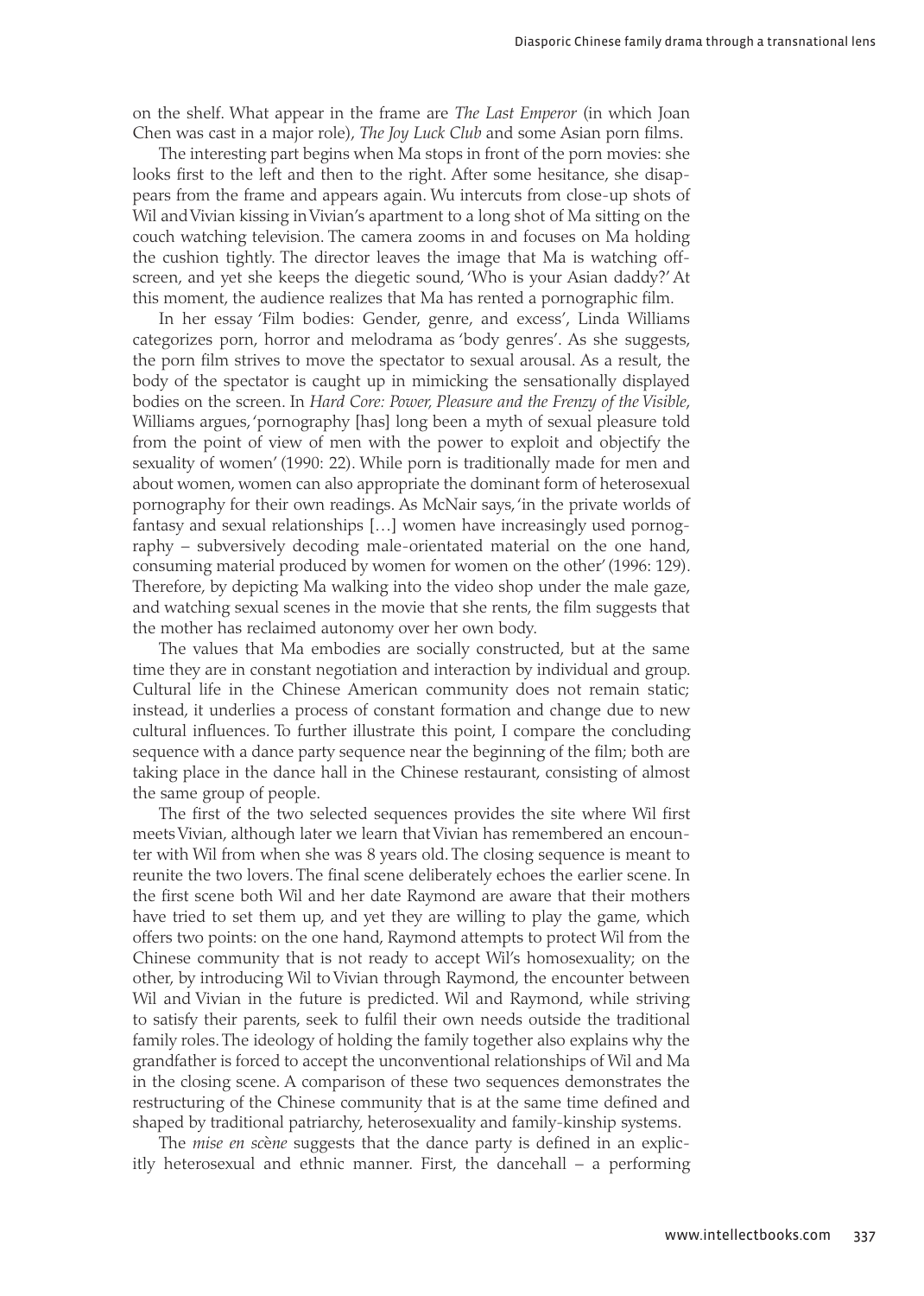stage – evokes a sense of collective identity, as the group exclusively consists of Chinese participants. This explains why Mrs. Wong is upset when her son Raymond is dating a white girl. Nevertheless, the mixed use of English and Chinese at the party suggests the 'hybrid' nature of the community, and the possibility of breaking down the old ethnic and cultural exclusiveness.

Second, through framing and editing, the filmmaker hints at the social reinforcement of heterosexual boundaries. The social separation of men and women is conveyed visually. The camera switches between shots with only men and shots with only women, indicating that both occupy different spaces and are socially separated. The two groups are facing each other. The editing creates an opposition of male and female groups. After the camera alternates a few times between the long and medium shot, between all-female and all-male groups, it cuts to a medium close-up of Ma's face, who obviously is embarrassed by the discussion of a group of Chinese women about the divorce of Vivian's mother. Other Chinese women surround Ma, as if she were one of them, and yet the isolated shot singles her out from the rest. In this respect, the display of the scenes at the dance hall has added a further dimension of identification with others.

The heterosexually defined community is visually constructed by the dancing couples. Davis summarizes that 'dance is commonly described as a courtship activity, as a means of getting sex, or as a male predatory activity' (Davis 2000: 228–29). Ward points out that 'dance is not just a means to sex (although of course it may be such) but […] can be a form of sexual expression in itself' (Ward 1993: 22). Unsurprisingly, the dance area functions as a stage on which the 'performance' of the participants constitutes their subjectivity and their sexual identity. They are placed under the social gaze. Thus, one can see that only the opposite-sex couples are dancing here and the heterosexist assumption is implied and emphasized in the scene. Clearly Wil and her male dancing partner are playing along with the rules.

Third, ideologically speaking, the notion of inclusion and exclusion is applied to perpetuate the binary opposition of heterosexuality–homosexuality, male–female and Chinese-American. While the camera switches between different groups, it also gives a single isolated long shot of Jenny, Vivian's divorced mother, who is sitting alone. The long shot distances Jenny in the far background. The fact that she is left alone suggests that she is different from the group, as illustrated by the remark made by a woman in the group, 'Why be like those Americans, divorcing all the time?' The collective body of values and beliefs by which the ethnic Chinese group is defined and identified is challenged by Jenny and her divorce, subsequently alienating her from the group.

If the beginning of the film more or less shows a clearly defined set of social rules that are meant to protect ethnic traditions, the closing sequence serves to challenge the assertion of social norms and eliminate the traditional restrictions placed on ethnic group and family relationships. In the closing scene, the basic assumption that everyone should be heterosexual is broken, signified by the fact that two female characters are shown dancing together. Their climactic reunification kiss implies a symbolic homecoming for Wil, who is no longer following the rules of the heterosexual social contract. Eventually she comes out of the closet. The grandfather who holds on to Chinese values against American culture appears to be a defeated patriarchal figure. In reaction to the remark by a Chinese man that 'the world is getting too hard to predict', he says, 'It just keeps getting worse'.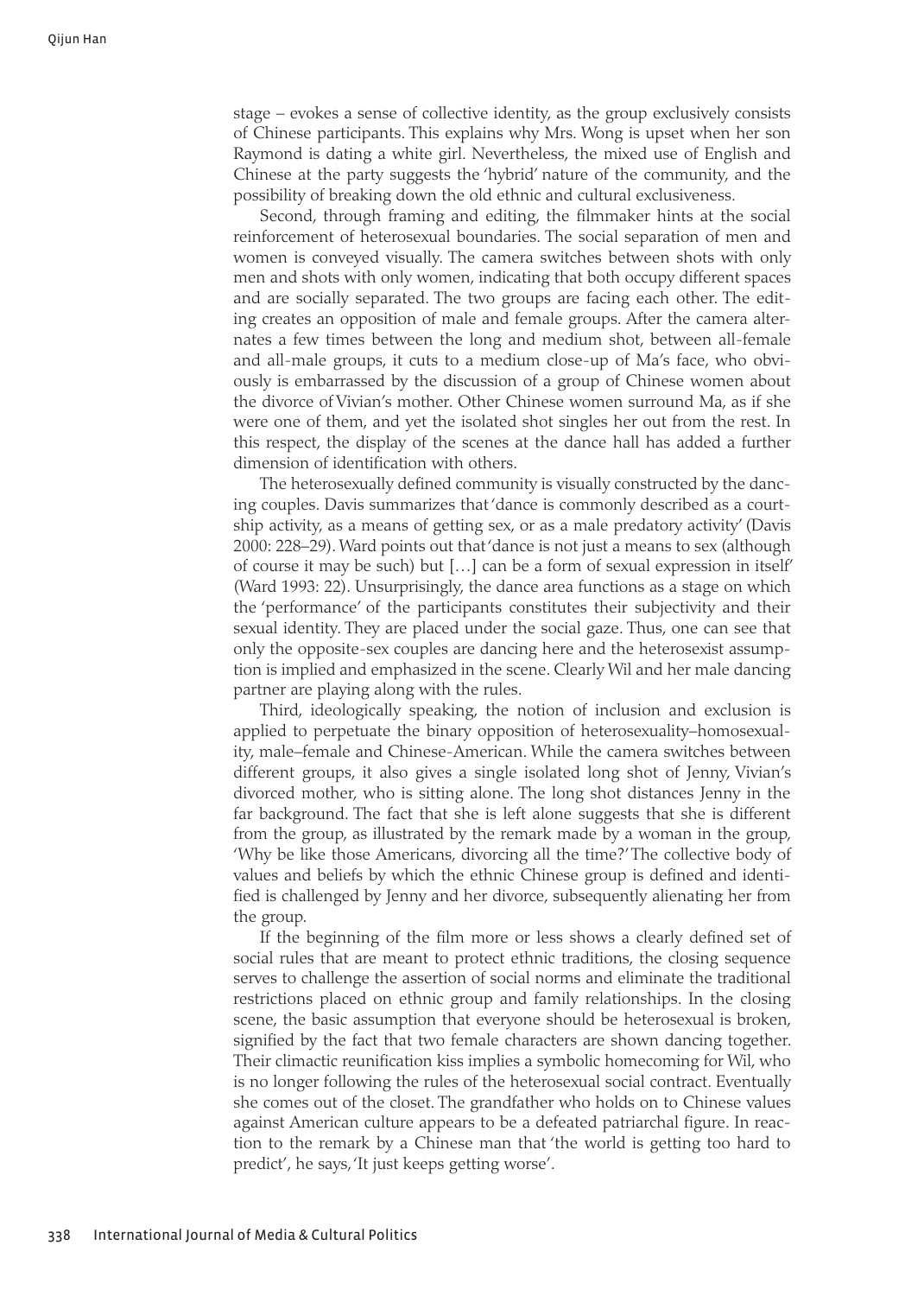The film presents a compassionate view of the lesbian relationship and the Chinese community in transition: some participants leave the dance hall but some choose to stay and to dance to the music. The exploration of gender and sexual identity is contained mainly in the stories of Wil and Ma, and yet the effort to empower less privileged groups such as women and homosexuals is complex in the sense that it involves several female characters – grandmother, Ma, Jenny, Wil and Vivian – that are from three different generations and are shaped by different cultural and social factors. Nevertheless, the negotiation of family values is ongoing, as suggested by the closing lines of the film. The grandfather is not off the stage, as he speaks, 'the moment that girl is born, I'm coming over every day. God knows how she'll turn out if she's brought up by you two'.

#### **CONCLUSION**

Chinese American subjects are a powerful geo-cultural space and a rich middle ground that can move beyond the cultural boundaries of China and the United States. As Ang (2001: 34) puts it, displaced people are 'fundamentally and inevitably transnational in their scope, always linking the local and the global, the here and the there, past and present', and they 'have the potential to unsettle static, essentialist and totalitarian conceptions of 'national culture' or 'national identity' which are firmly rooted in geography and history'.

The representation of the diasporic Chinese family is a transnational phenomenon, collecting images not only of China but of America, not only of traditional Chinese family values but also of modern ones. *The Wedding Banquet* and *Saving Face* emerged in a context where traditional Chinese culture continues to affect and conflict with the experience of modern Chinese family living in the United States. An examination of the multifaceted and intertwined relationships between sexuality, gender and ethnicity reveals the dialectic movement between the changing social settings and people's interactions with these changes. The conflicts are displayed as a result of modernization and migration, leading inevitably to the transformation of family structures and values.

By reworking traditional Chinese values and the socially constructed signifying system in the context of transnational mobility, these two films illustrate the negotiation process of the national, the ethnic and the transnational. At the same time, though, the resolutions are achieved in different ways in two films. *The Wedding Banquet* offers a set of coping strategies for different needs, and family continuity is achieved at the expense of the less privileged – in this case Wei Wei. In comparison, *Saving Face* is more liberal, which can be viewed by the gradual awakening of female consciousness. While the sexual 'other' is silenced and tolerated as a family secret in *The Wedding Banquet*, *Saving Face* acknowledges and embraces the difference. The contrast perhaps has to do with the different positionality of the filmmakers. As a second-generation offspring of a conservative Taiwanese family, Lee tends to resort to traditional Chinese culture for resolution for keeping the family intact: using *renqing*  to make Wei Wei keep the baby, accepting Simon as a 'good' foreigner and tolerating the homosexual relation alongside the heterosexual marriage. On the other hand, as a second-generation immigrant, Alice Wu has less attachment to the Chinese tradition. The reputation and face of family as a collective unit – which functions as the main self-governing mechanism in the Chinese context – is challenged by the individualization and empowerment of women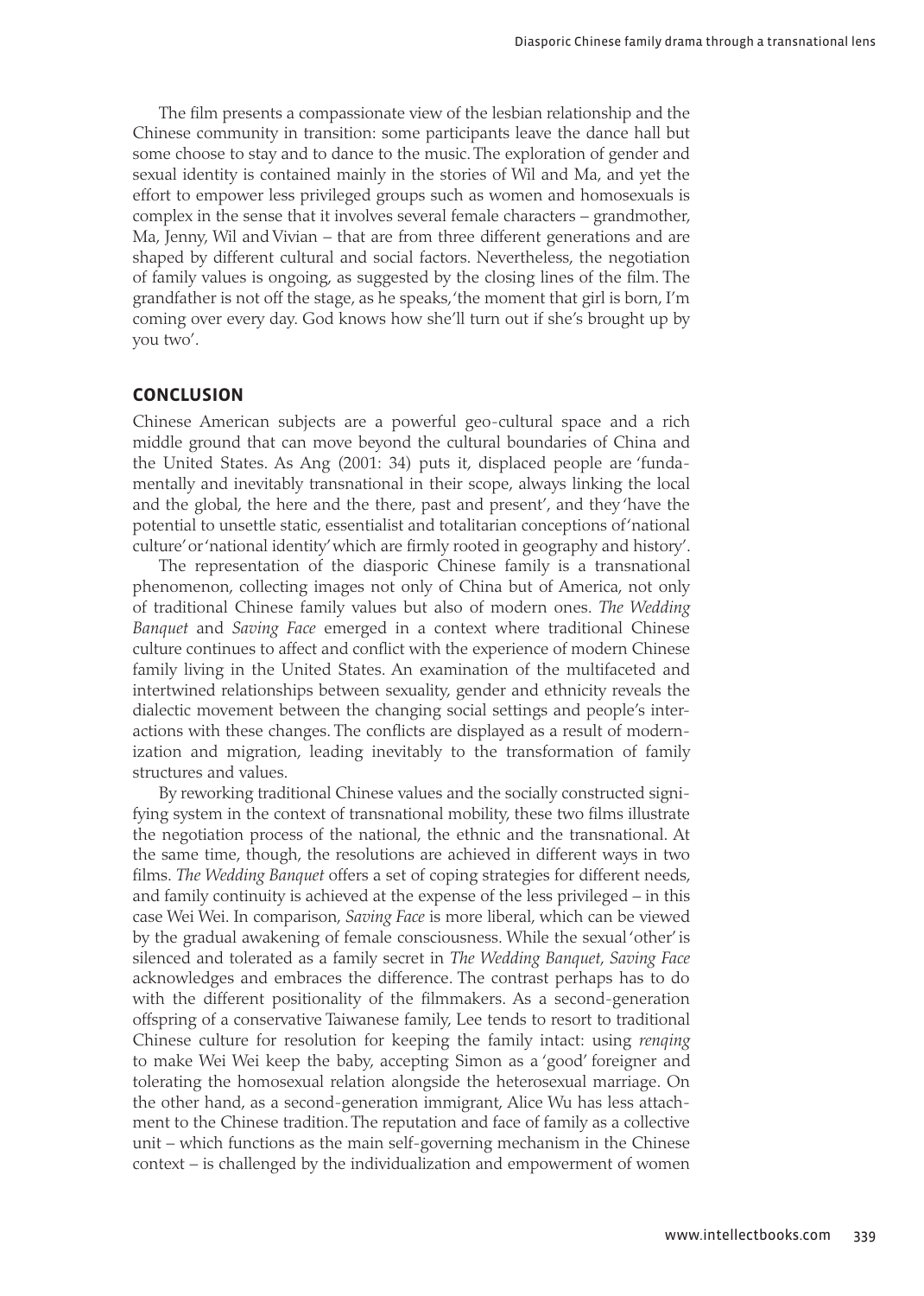and by the changing social and cultural context. The sexual liberation and female empowerment even have gradually changed the Chinese American community, as the film suggests.

By analysing the conflict and resolution of the Chinese family tales through a transnational lens, I have sought to illuminate the dynamic process of constructing a Chinese identity, which seeks to blend sexual orientation and ethnic identity. 'Chineseness' in these two films is constructed and rearticulated through the interpretation of the experiences embodied in different characters. To this end, both films put the traditional Chinese family ethics into question, if not to delegitimize it.

#### **ACKNOWLEDGEMENT**

This work was supported by the Chinese National Ministry of Education, Humanities and Social Science, grant number [16YJC760013]; the Fundamental Research Funds for the Central Universities, grant number [30918013113]; and Jiangsu Overseas Visiting Scholar Program for University Prominent Young & Middle-age Teachers and Presidents, China.

#### **REFERENCES**

- Ang, I. (2001), *On Not Speaking Chinese: Living Between Asia and the West*, London: Routledge.
- Baker, H. D. R. (1979), *Chinese Family and Kinship*, London: Macmillan.
- Bao, H. (2018), *Queer Comrades: Gay Identity and Tongzhi Activism in Postsocialist China*, Copenhagen: NIAS Press.
- Berry, C. (2003), 'Wedding Banquet: A family (melodrama) affair', in C. Berry (ed.), *Chinese Films in Focus: 25 New Takes*, London: British Film Institute, pp. 183–90.
	- —— (2010), 'What is transnational cinema? Thinking from the Chinese situation', *Transnational Cinemas*, 1:2, pp. 111–27.
- Berry, C. and Farquhar, M. (2001), 'From national cinemas to cinema and the national: Rethinking the national in transnational Chinese cinemas', *Journal of Modern Literature in Chinese*, 4:2, pp. 109–22.
- Byler, Eric (2006), *Americanese*, USA: IFC First Take.
- Chan, C. (1989), 'Issues of identity development among Asian-American lesbians and gay men', *Journal of Counseling and Development*, 68:1, pp. 16–21.
- Chan, K. (2009), *Remade in Hollywood: The Global Chinese Presence in Transnational Cinemas*, Hong Kong: Hong Kong University Press.
- Cheng, Barney (2015), *Baby Steps*, Taiwan/United States, School Pictures/Tang Moon/Zoom Hunt International Productions.
- Chow, R. (2007), *Sentimental Fabulations, Contemporary Chinese Films: Attachment in the Age of Global Visibility*, New York: Columbia University Press.
- Chun, Tze (2009), *Children of Invention*, USA: Syncopated Films/The Complications/Impact Partners/Sasquatch Films.
- Dachin, Hsu V. V. (1999), *My American Vacation*, USA: American Vacation Production, Santa Monica Pictures, Winn Entertainment.
- Davis, D. S. (2000), *The Consumer Revolution in Urban China*, Berkeley and Los Angeles: University of California Press.
- Dong, Arthur (1982), *Sewing Woman*, USA: DeepFocus Productions.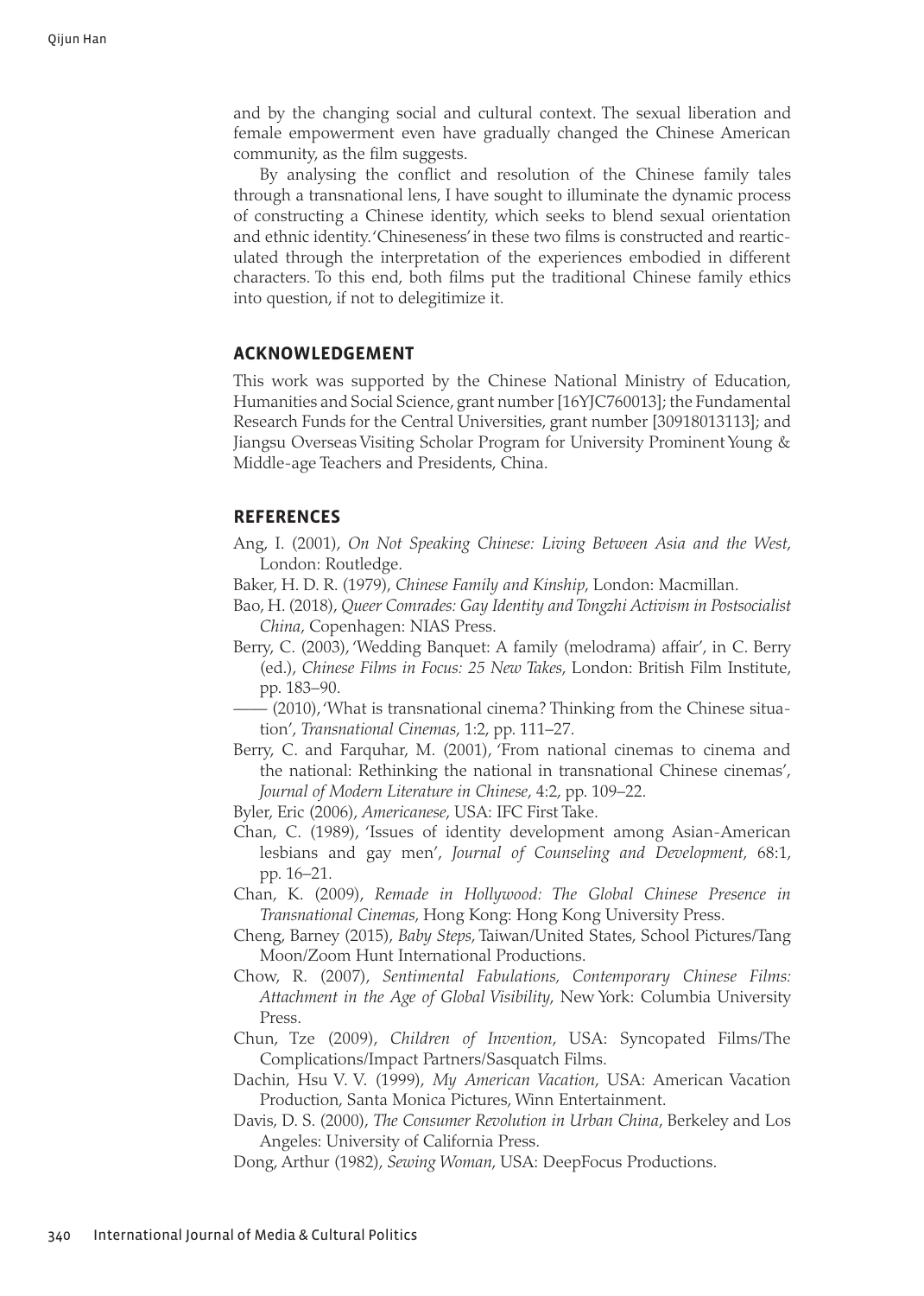- Engebretsen, E. L. (2014), *Queer Women in Urban China: An Ethnography*, London and New York: Routledge.
- Giskin, H. and Walsh, B. S. (eds) (2001), *An Introduction to Chinese Culture Through the Family*, New York: State University of New York Press.
- Han, Q. (2012), 'The ties that bind: An overview of traditional Chinese family ethics', *Quarterly Journal of Chinese Studies*, 1:1, pp. 85–99.
- Handel, G. and Whitchurch, G. G. (1972), *The Psychosocial Interior of the Family: A Sourcebook for the Study of Whole Families*, Chicago: Aldine-Atherton.
- Higbee, W. and Lim, S. H. (2010), 'Concepts of transnational cinema: Towards a critical transnationalism in film studies', *Transnational Cinemas*, 1:1, pp. 7–21.
- Higson, A. (2002), 'The concept of national cinema', in A. Williams (ed.), *Film and Nationalism*, New Brunswick, NJ and London: Rutgers University Press, pp. 52–67.
- Hinsch, B. (1990), *Passions of the Cut Sleeve: The Male Homosexual Tradition in China*, Berkeley and Los Angeles: University of California Press.
- Hui, Ann (1991), *My American Grandson*, Taiwan/Hong Kong: Golden Film Ltd.
- Johnson, K. A. (2009), *Women, the Family, and Peasant Revolution in China*, Chicago: University of Chicago Press.
- Jue, Sharon (1992), *My Mother Thought She Was Audrey Hepburn*, USA: Filmmakers Library.
- Kang, W. (2009), *Obsession: Male Same-Sex Relations in China, 1900–1950*, Hong Kong: Hong Kong University Press.
- Kloet, J. de (2005), 'Saved by betrayal? Ang Lee's translations of "Chinese" family', in P. Pisters and W. Staat (eds), *Shooting the Family: Transnational Media and Intercultural Values*, Amsterdam: Amsterdam University Press, pp. 117–32.
- Kwan, Paul (1994), *Anatomy of a Springroll*, USA: Unknown.
- Lee, Ang (1991), *Pushing Hands*, Taiwan/USA: Central Motion Pictures.
- —— (1993), *The Wedding Banquet*, Taiwan/USA: Good Machine.
- Lee, Georgia (2005), *Red Doors*, USA: Blanc de Chine Films/Red Doors Entertainment.
- Lee, R. G. (1999), *Orientals: Asian Americans in Popular Culture*, Philadelphia: Temple University Press.
- Lim, S. H. (2006), *Celluloid Comrades: Representations of Male Homosexuality in Contemporary Chinese Cinemas*, Honolulu: University of Hawaii Press.
- Lin, Frank (2005), *American Fusion*, USA: American Fusion LLC.
- Liu, H. (2005), *The Transnational History of a Chinese Family: Immigrant Letters, Family Business, and Reverse Migration*, New Brunswick, NJ and London: Rutgers University Press.
- Lowe, Felicia (2015), *Chinese Couplets*, Cuba/USA/China: Unknown.
- Lu, S. H. (ed.) (1997), *Transnational Chinese Cinemas: Identity, Nationhood, Gender*, Honolulu: University of Hawaii Press.
- Marchetti, G. (1998), 'Introduction: Plural and transnational', *Jump Cut*, 42, pp. 68–72.
- —— (2000), 'The Wedding Banquet: Global Chinese cinema and the Asian American experience', in D.Y. Hamamoto and S. Liu (eds), *Countervisions: Asian American Film Criticism*, Philadelphia: Temple University Press, pp. 274–97.
- Martin, F. (2003), *Situating Sexualities: Queer Representation in Taiwanese Fiction, Film, and Public Culture*, Hong Kong: Hong Kong University Press.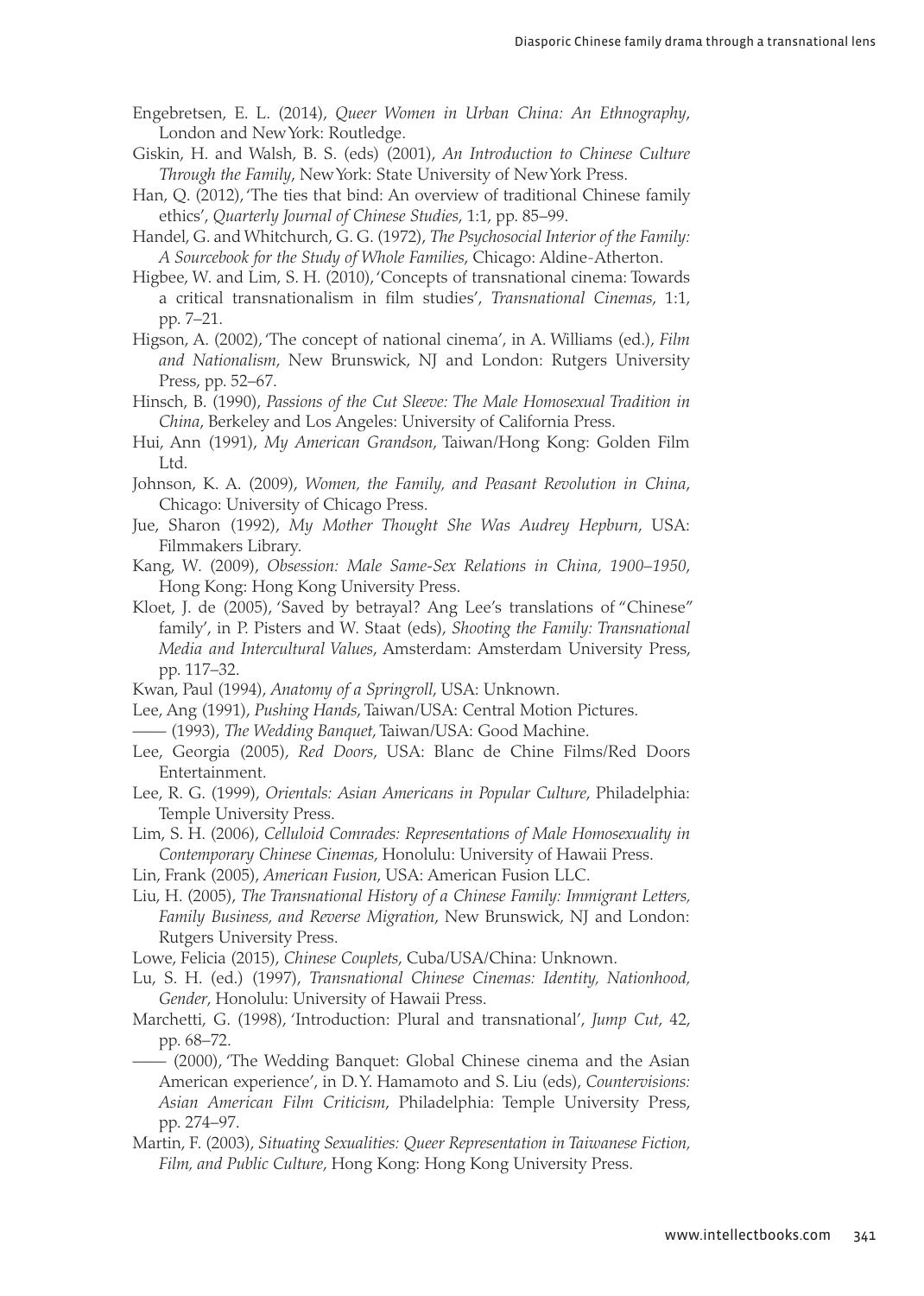- McKeown, A. (1999), 'Transnational Chinese families and Chinese exclusion, 1875–1943', *Journal of American Ethnic History*, 18:2, pp. 73–110.
- McNair, B. (1996), *Mediated Sex: Pornography and Postmodern Culture*, London and New York: Arnold.
- Ming, D. and Fung, E. (1997), 'Breaking the soy sauce jar: Diaspora and displacement in the films of Ang Lee', in S. Hsiao-peng Lu (ed.), *Transnational Chinese Cinema: Identity, Nationhood, Gender*, Honolulu: University of Hawaii Press, pp. 187–218.
- Moy, J. S. (1993), *Marginal Sights: Staging the Chinese in America*, Iowa City: University of Iowa Press.
- Naficy, H. (1996), 'Phobic spaces and liminal panics: Independent transnational film genre', in R. Wilson and W. Dissanayake (eds), *Global/Local: Cultural Production and the Transnational Imaginary*, Durham, NC: Duke University Press, pp. 119–44.
	- —— (2001), *An Accented Cinema: Exilic and Diasporic Filmmaking*, Princeton, NJ: Princeton University Press.
- Neill, J. (2011), *The Origins and Role of Same-Sex Relations in Human Societies*, Jefferson, NC and London: McFarland.
- Oda, Ron (2006), *Asian Stories*, USA: Flix Factory.
- Ruan, F. F. (2013), *Sex in China: Studies in Sexology in Chinese Culture*, New York: Springer.
- Sang, T. (2003), *The Emerging Lesbian: Female Same-Sex Desire in Modern China*, Chicago and London: University of Chicago Press.
- Santos, G. and Harrell, S. (2017), *Transforming Patriarchy: Chinese Families in the Twenty-First Century*, Seattle: University of Washington Press.
- Shih, S. (2000), 'Globalization and minoritization: Ang Lee and the politics of flexibility', *New Formations*, 40, pp. 86–101.
	- —— (2007), *Visuality and Identity: Sinophone Articulations Across the Pacific*, Berkeley: University of California Press.
- Tom, Pamela (1990), *Two Lies*, USA: Women Make Movies.
- Tu, W. (1994), 'Cultural China: The periphery as the center', in W. Tu (ed.), *The Living Tree: The Changing Meaning of Being Chinese Today*, Stanford: Stanford University Press, pp. 1–17.
- Wang, Peter (1986), *A Great Wall*, USA/China, Nanhai/W&S.
- Wang, Wayne (1984), *Dim Sum: A Little Bit of Heart*, USA: CIM/Project A Partnership.
- —— (1989), *Eat a Bowl of Tea*, USA: American Playhouse.
- —— (1993), *The Joy Luck Club*, USA: Hollywood Pictures.
- —— (2007), *A Thousand Years of Good Prayers*, USA: North by Northwest Entertainment/Entertainment Farm.
- Ward, A. H. (1993), 'Dancing in the dark: Rationalism and the neglect of social dance', in H. Thomas (ed.), *Dance, Gender and Culture*, London: Macmillan, pp. 16–33.
- Williams, L. (1990), *Hard Core: Power, Pleasure, and the 'Frenzy of the Visible'*, London, Sydney and Wellington: Pandora.
- Wu, Alice (2004), *Saving Face*, USA: Destination Films.
- Xing, J. (1998), *Asian America Through the Lens: History, Representations, and Identity*, Walnut Creek, CA: AltaMira Press.
- Yu, Jessica (2007), *Ping Pong Playa*, USA: Cherry Sky Films.
- Zhang, Y. (2007), 'Chinese cinema in the new century: Prospects and problems' *World Literature Today*, 81:4, pp. 36–41.
- Zheng, Xiaolong (2001), *The Guasha Treatment*, China: Beijing Forbidden City Film.